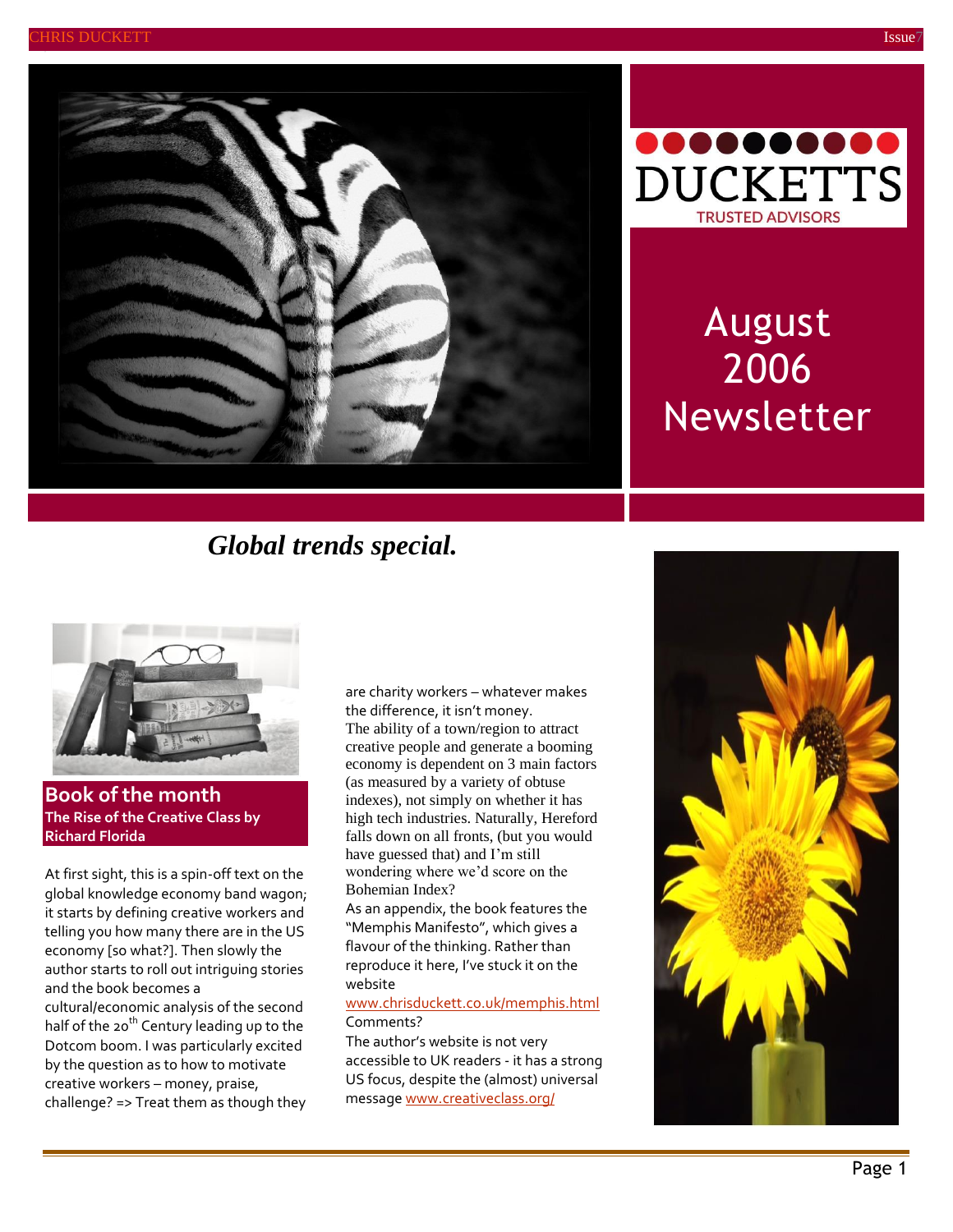## **What cost illness?**

As the working population ages, the issue of health is likely to become more significant. Academics are busy trying to work out a "well-being index". The problem is that a sick day results in disruption (particularly to teams) and lost production. So the real cost is somewhere in the order of 1.5 times the lost wage cost. Looked at the other way, if you've invested lots of money in training a person, you want the maximum output for your investment. Most employers would be only too happy to adjust wages to reflect the productivity of individual employees and, at least in small organisations, they do exactly that in an informal way. Apparently, big companies are looking at illness prevention ("intervention" – sounds very sinister), although I can't quite see how that's going to work. Maybe a pay rise for those who exercise more than 3 times a week? A pay cut for smokers? Genetic screening? And then there's that wonderful term "impaired presenteeism" which (I think) is HR speak for somebody who turns up with a hangover and can't do any work anyway. Actually, the thought of a sweat soaked, tightly toned, lycra clad workforce could be quite inspiring, depending on your selection process, of course. [www.planetk2.com/](http://www.planetk2.com/) An idea to watch.

## **Let's all go mad together**

According to Nietzsche (hearsay), madness is the exception in individuals, but the rule in groups. Your ability to question stupidity is seriously inhibited in a group situation and this leads to over optimistic thinking. According to the Institute (which specialises in group thinking), this presents the ideal opportunity for the Accountant to step in with the trade mark "we can't afford that". No wonder Sales won't speak to us.

## **The 7 failings of really useless leaders**

I know this idea has done the rounds several times, but Steven Sonsino has put a new spin on the idea [www.icaew.co.uk/index.cfm?route=1364](http://www.icaew.co.uk/index.cfm?route=136485) [85](http://www.icaew.co.uk/index.cfm?route=136485) This is a 45 minute webcast of a talk delivered to the Institute. It takes him a while to relax, (some good jokes up front) before he hits his stride and gets passionate. Certainly kept my attention on a wet Saturday afternoon. The 4 personal failings (the 4 E's) are more interesting: Kill enthusiasm – hire good people and tell them how to do their job Kill emotion - banish passion Kill explanation – just don't bother to explain Kill engagement – by micro managing

The business failings are: Kill culture – climate of fault/blame Kill reward – reward dysfunctional behaviour Kill awareness – they simply aren't fair

You can even get a free bonus report on the subject on [www.leadership.fm.](http://www.leadership.fm/) Incidentally, this site is a good example of the current "podcasting" craze.

## **Talk to me?**

We are now used to the idea that computer software now does what it says on the tin (subject to the odd bug). However, different packages frequently fail to communicate sensibly unless somebody takes the trouble to ensure that they are set up correctly. We come across this problem when operational control software (e.g. a hotel front office system) is asked to talk to a standard accounting package, usually Sage. Sue now has considerable experience in making such systems work. The problem is always that the guys installing the operational software want to dump the data across into Sage without any understanding of where exactly the data needs to go. As long as their system works, the accounts are not their problem. So, be warned. Sue can only fix the problem if she is on hand at the start up.

## **Positive deviants**

This is the latest management idea (from the US, naturally) to solve all problems. The concept is that somebody, somewhere, is doing any given job better than the majority. If you can identify the positive deviant and then roll this out across the work force, then everything is better. The example that is given is the case of malnourishment in children in Vietnam in the early 1990s. Aid workers noticed that, in any poor population, 10% of children were not malnourished. They discovered that these children were receiving extra protein in the form of shrimps gathered by their parents. Local culture determined that shrimps were not good for you, but 10% of parents (the "deviants") ignored this view and went their own way. I'm sure it wasn't as easy as it sounds, but the rest of the population was encouraged to become shrimpfriendly and the problem went away. This type of idea has also worked for control of MRSA in hospitals. But, isn't this the same as consultants identifying best practice(?) in one organisation and selling it to as many other organisations as they can? Capitalist survival of the fittest? With a sexier title.

### **Holiday warnings**

Whilst I am happy to take all my holidays in Scotland (Mrs D is not impressed), I have to concede that midges are something of a problem. Thank goodness for technology:

[http://www.midgeforecast.co.uk](http://www.midgeforecast.co.uk/)

#### **Stuck in a rut**

Happiness is a state of mind and humans adopt routines very quickly. Put the 2 together and you can get stuck in a rut in no time at all. [Entrepreneurs don't have this particular problem.] You could even write a book about it:

<http://www.changeyourstate.com/home> I know this is pretty lightweight, but any site with a Mojo has got to be worth a look. Perhaps we should have one too?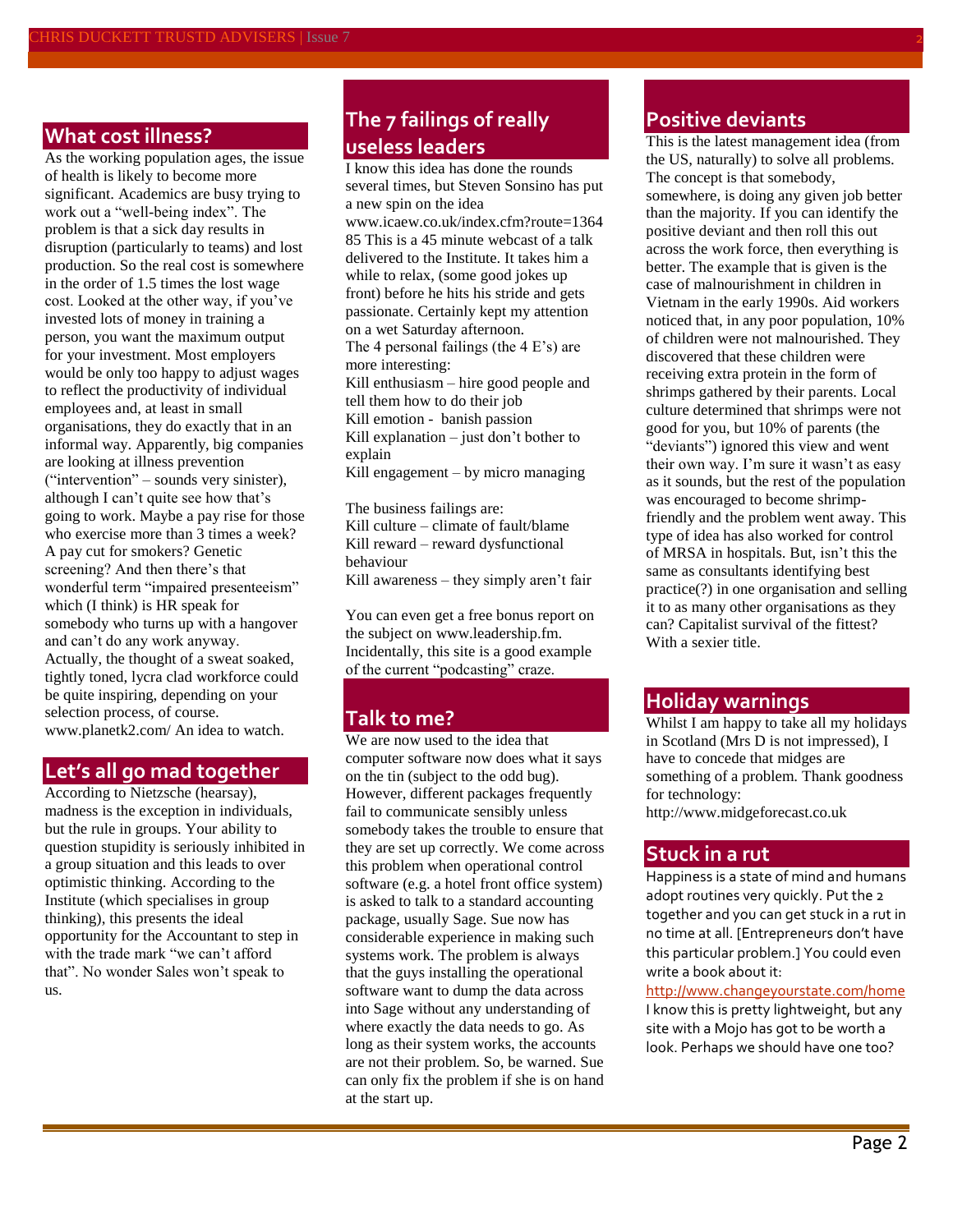## **Felix Dennis on start ups**

The Sunday Times has run a series of very entertaining articles by Felix Dennis, a man who made his fortune (in publishing) and then threw it away (as a true entrepreneur must). He makes the point that the desire to be rich is clearly a major psychotic hang-up: normal people need not apply. And his tips for managing cash flow appeal to the accountant in me:

- Never indulge in fancy office furniture
- Pay yourself just enough to eat
- Do not be shy to call customers who owe you money
- Check expense claims with an eagle eye
- Issuing staff credit cards, mobile phones or cars is the road to ruin
- Get used to grovelling
- Suppliers want your business. Play one off against another – ruthlessly

#### [http://www.timesonline.co.uk/article/0,,](http://www.timesonline.co.uk/article/0,,2095-2300301.html) [2095-2300301.html](http://www.timesonline.co.uk/article/0,,2095-2300301.html)

The following week's article on negotiation is also good.

## **When did you last see your Bonus?**

The latest bit of tinkering by the Taxman as a result of the new accounting rules has led to the concept that a bonus can only be accrued at the year end if it's a liability at the year end. Previously, as long as the PAYE was accounted for within 9 months, then the bonus was allowable. The advice is therefore to hold a meeting, pre-year end, and vote a bonus for the year with the amount to be determined at a later date. And minute the decision. What's the (practical) difference?

## **No more allowances**

There was a bizarre ruling at the Appeal Court last month when it was decided that capital allowances (the Taxman's version of depreciation) don't count when determining income for Child Support Agency (CSA) purposes. There may have been some special circumstances in this case, but even their Lordships would have trouble finding kit that never went down in value. Presumably, the various other agencies will now follow suit and incomes will rocket. Perhaps this is a new way of raising tax?

## **The Benefit of sexual harassment**

Firing people is always tricky and the outgoing employee frequently has an axe to grind. In one particular client-related incident, the direct result was a sexualharassment claim against the general manager of the business. The claim came to nothing, but substantial solicitor's fees

were incurred by the business in defending the employee. Given that sexual harassment is a criminal offence, is there a taxable benefit in kind on the employee? Answers by next 5 July, please.

#### **Usury**

I could never understand why money lending had such a bad reputation, particularly in the Middle Ages. Apparently, it's because interest is "unearned income" (Taxman still defines it as such) and the Church considered that income should be the result of direct labour. Nowadays, monopoly profits fit the same bill and government is happy to take its slice of the action. Mind you, I could probably make a strong case for burning bank managers (and solicitors?) at the stake.

### **Back me up**

I know I regularly chunter-on about backing up computer systems, but we're always coming across incidents where the backup doesn't work when it's actually needed. Twin drive servers and offsite data transfer systems work, but you need to pay attention to them. Interestingly, loss of profits insurance policies frequently stipulate secure backups. Watch what you are doing. Whilst we're on doom-alert, it appears that the events that give professional contingency planners sleepless nights are:

- A flu pandemic. Watch for press frenzy as they track down the first Avian Flu fatality in the UK, probably in late December
- Asteroid strike. All we have to do is slow it down a bit. I'm not sure how?

Invasion by aliens is not on the list as we would simply sent for Doctor Who or Tom Cruise. Once the emergency has arrived, the planners' major fear is indecision in government, as we had with the Foot & Mouth debacle of 2001.

### **Disclaimer**

If fear is your dividend, your shareholders always reinvest? (US origin)

Definition of a brave man: Come home drunk and covered in lipstick, smack wife on backside and say "OK fatty, your turn next." (UK origin)